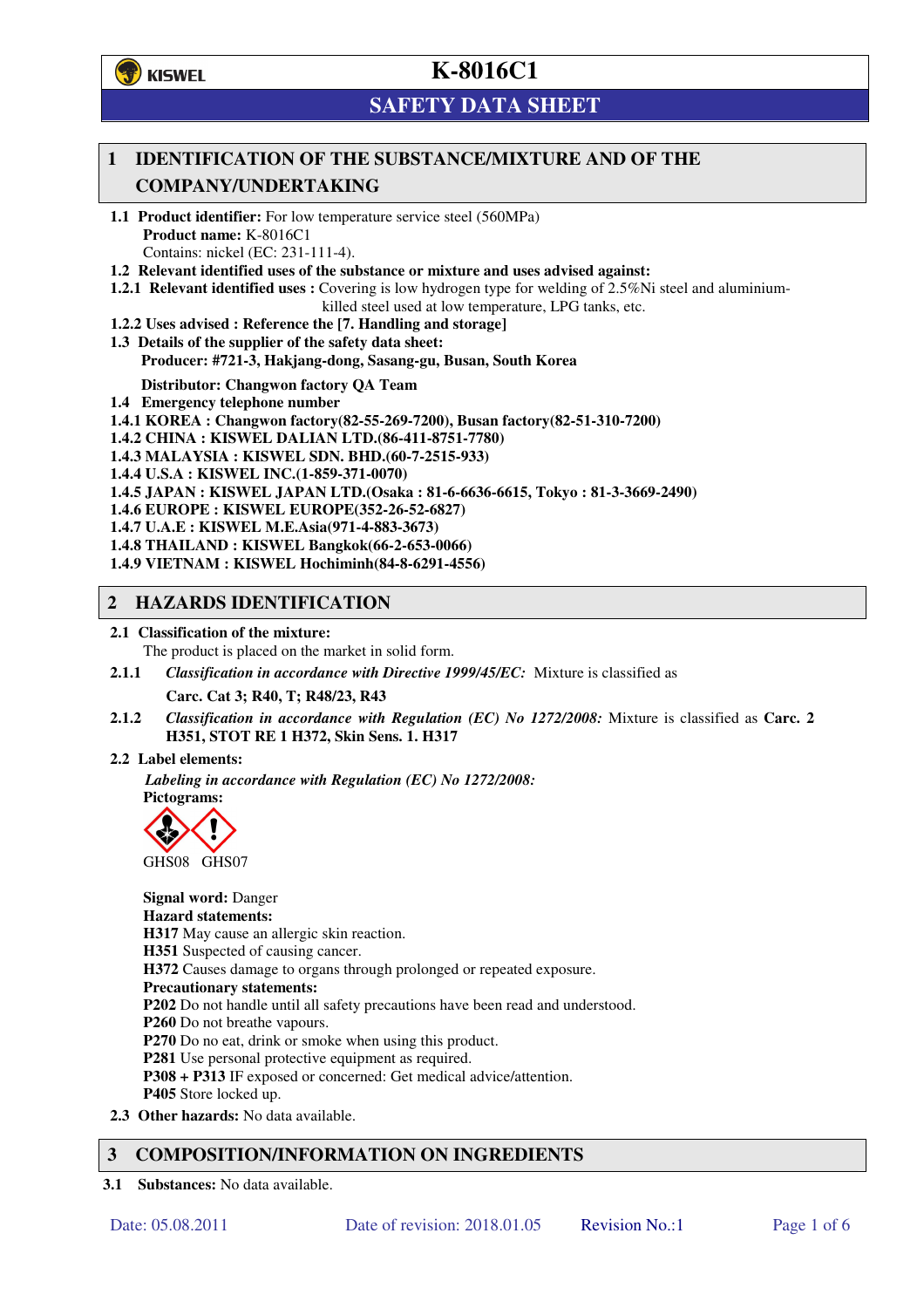## **SAFETY DATA SHEET**

|                               |           |                                    | <b>Classification</b>                            |                                                                                                                                                                |                                 |                              |                                  |                          |
|-------------------------------|-----------|------------------------------------|--------------------------------------------------|----------------------------------------------------------------------------------------------------------------------------------------------------------------|---------------------------------|------------------------------|----------------------------------|--------------------------|
| Substance name                | EC No.    | Registr.<br>$\mathbf{n}\mathbf{o}$ | 67/548/EEC                                       | <b>Hazard Class</b><br>and<br>Category<br>Code(s)                                                                                                              | <b>Hazard</b><br>state-<br>ment | Pictogram/<br>Signal<br>word | Conc.<br>$(\%)$<br><b>Volume</b> | <b>Note</b>              |
| <sup>1</sup> Ferro Silicon    |           | ۰                                  | $\overline{\phantom{a}}$                         |                                                                                                                                                                | Ξ.                              |                              | $1.0 - 3.0$                      | $\blacksquare$           |
| <sup>1</sup> Calcium fluoride | 232-188-7 |                                    |                                                  |                                                                                                                                                                | $\overline{a}$                  |                              | $1.0 - 5.0$                      | $\overline{\phantom{a}}$ |
| $1$ Iron                      | 231-096-4 | ۰                                  |                                                  |                                                                                                                                                                |                                 |                              | $68.0 - 72.0$                    | $\blacksquare$           |
| <sup>1</sup> Limestone        | 215-279-6 | ۰                                  | ٠                                                |                                                                                                                                                                | ۰                               |                              | $11.0 - 15.0$                    | ٠                        |
| $1,2$ Manganese               | 231-105-1 |                                    |                                                  |                                                                                                                                                                |                                 | ۰                            | $0.1 - 1.0$                      | $\blacksquare$           |
| $1,2$ Mica                    |           | ۰                                  |                                                  |                                                                                                                                                                |                                 |                              | $1.0 - 3.0$                      | ٠                        |
| Nickel                        | 231-111-4 |                                    | Toxic<br>Carc. Cat 3;<br>R40<br>T: R48/23<br>R43 | Carcinogenicity<br>Carc. 2<br>Specific target<br>organ toxicity -<br>repeated exposure<br><b>STOT RE1</b><br>Respiratory/skin<br>sensitisation<br>Skin Sens. 1 | H351<br>H372<br>H317            | Danger                       | $1.0 - 3.0$                      | S, 7                     |
| <sup>1</sup> Titanium dioxide | 236-675-5 |                                    |                                                  |                                                                                                                                                                |                                 |                              | $1.0 - 3.0$                      | $\blacksquare$           |
| <sup>1</sup> Sodium silicate  | 239-981-7 | ۰                                  |                                                  |                                                                                                                                                                |                                 |                              | $1.0 - 3.0$                      |                          |

#### **3.2 Mixtures:** The mixture contains dangerous substances:

<sup>1</sup>Substance is not classified in terms of Regulation (EC) No. 1272/2008 Annex VI.

<sup>2</sup>Substance with workplace exposure limits.

Note S: This substance may not require a label according to Article 17 (see section 1.3 of Annex I) (Table 3.1). This substance may not require a label according to Article 23 of Directive 67/548/EEC (see section 8 of Annex VI to that Directive) (Table 3.2).

Note 7: Alloys containing nickel are classified for skin sensitisation when the release rate of 0,5 µg Ni/cm2/week, as measured by the European Standard reference test method EN 1811, is exceeded.

\* See all the hazard statements in chapter 16.

### **4 FIRST AID MEASURES**

**4.1 Description of first aid measures:** 

**In case of respiratory exposure**: Remove to fresh air and keep at rest. If breathing is difficult or has stopped, administer artificial respiration as necessary. Seek medical attention.

**In case of skin contamination**: Wash contaminated area thoroughly with soap and water. Remove and wash contaminated clothing. If a persistent rash or irritation occurs, seek medical attention.

 **In case of intrusion into eye**: Immediately flush eyes with large amounts of running water for at least 15 minutes, lifting the upper and lower eyelids. Get medical attention.

**In case of oral intake**: Ingestion is considered unlikely due to product form. However, if swallowed do not induce vomiting. Seek medical attention. Advice to doctor: treat symptomatically.

- **4.2 Most important symptoms and effects, both acute and delayed:** No data available.
- **4.3 Indication of any immediate medical attention and special treatment needed:** No data available.

#### **5 FIREFIGHTING MEASURES**

**5.1 Extinguishing media:** 

**Suitable extinguishing media:** Carbon dioxide, dry chemical, water spray. Use extinguishing media appropriate for surrounding fire.

**Unsuitable extinguishing media:** No data available.

**5.2 Special hazards arising from the substance or mixture:** Fire may produce irritating or poisonous gases.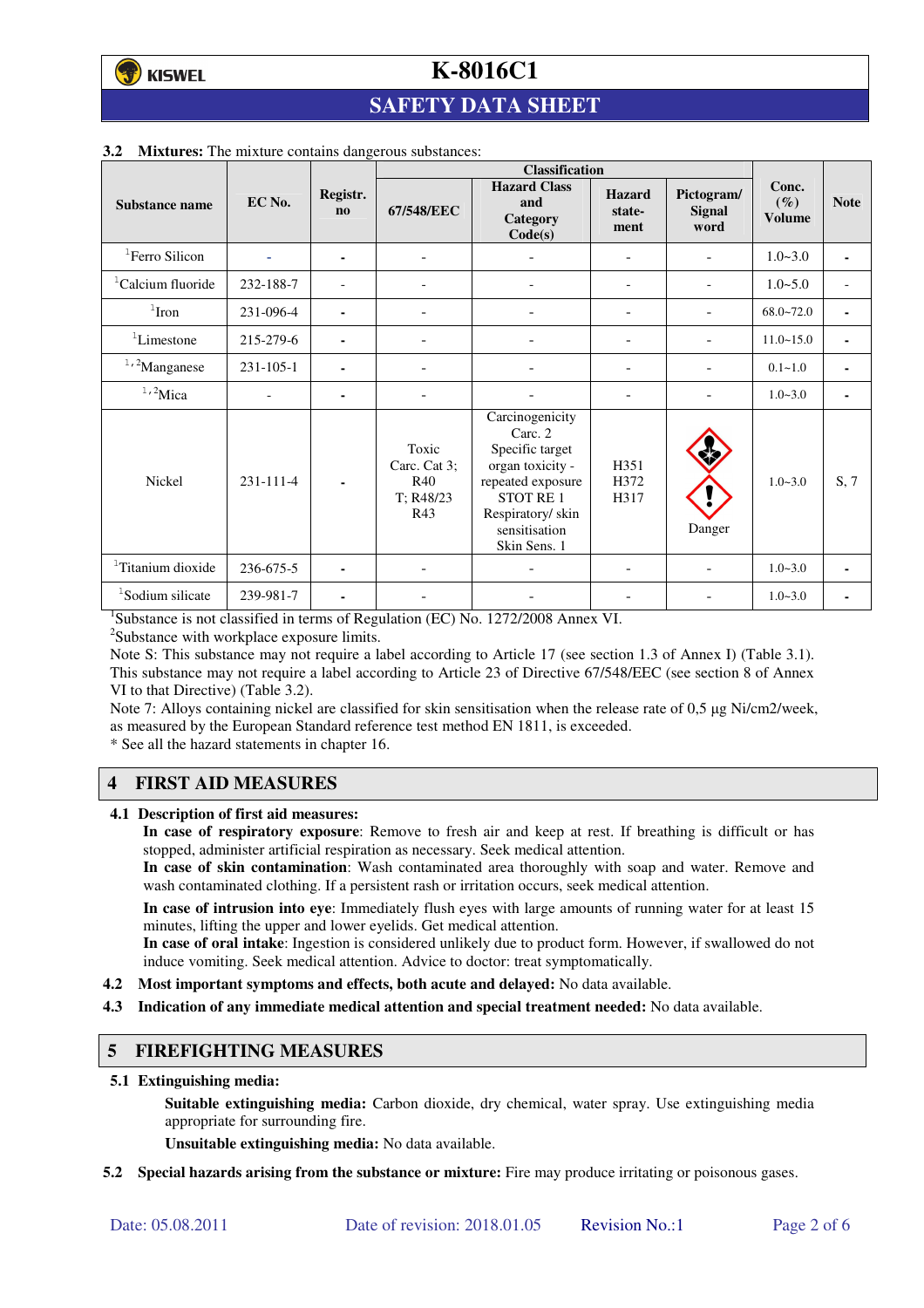

**SAFETY DATA SHEET** 

**5.3 Advice for firefighters:** In the event of a fire, wear self-contained breathing apparatus and protective clothing.

#### **6 ACCIDENTAL RELEASE MEASURES**

**6.1 Personal precautions, protective equipment and emergency procedures:** 

**For non-emergency personnel:** Wear appropriate personal protective equipment as specified in Section 8. Ensure adequate ventilation**.** 

**For emergency responders:** No data available.

**6.2 Environmental precautions:** Avoid dispersal of spilled material and contact with soil, ground and surface water, drains and sewers.

**Methods and material for containment and cleaning up:** Take up mechanically. Collect the material in labeled containers and dispose of according to local and regional authority requirements.

**6.3 Reference to other sections:** See Section 7 for information on safe handling. See Section 8 for information on personal protection equipment. See Section 13 for disposal information.

#### **7 HANDLING AND STORAGE**

- **7.1 Precautions for safe handling:** Welding may produce fumes and gases hazardous to health. Avoid breathing these fumes and gases. Use adequate ventilation. Keep away from sources of ignition. Avoid contact with skin, eyes and clothing. Do not eat, drink and smoke in work areas.
- **7.2 Conditions for safe storage, including any incompatibilities**: Store in cool, dry and well-ventilated place. Keep away from incompatible materials. Keep away from heat and open flame.
- **7.3 Specific end use(s):** No data available.

#### **8 EXPOSURE CONTROLS/PERSONAL PROTECTION**

**8.1 Control parameters:** Exposure limits were not established for this product.

Workplace exposure limits for substances contained in the mixture are listed in *EH40/2005* Workplace exposure limits:

|                                                  |                   | Workplace exposure limit |                                                                         |                                      |                                                                      |                 |
|--------------------------------------------------|-------------------|--------------------------|-------------------------------------------------------------------------|--------------------------------------|----------------------------------------------------------------------|-----------------|
| <b>Substance</b>                                 | <b>CAS</b> number | Long-term<br>ppm         | exposure limit<br>(8-hour TWA<br>reference period)<br>mg.m <sup>3</sup> | limit<br>$(15\text{-minute})$<br>ppm | <b>Short-term exposure</b><br>reference period)<br>mg.m <sup>3</sup> | <b>Comments</b> |
| Chromium                                         | 7440-47-3         |                          | 0.5                                                                     |                                      |                                                                      |                 |
| Limestone/Calcium carbonate                      | 1317-65-3         |                          |                                                                         |                                      |                                                                      |                 |
| Total inhalable                                  |                   |                          | 10                                                                      |                                      |                                                                      |                 |
| Respirable                                       |                   |                          | 4                                                                       |                                      |                                                                      |                 |
| Manganese and its inorganic<br>compounds (as Mn) |                   | ٠                        | 0.5                                                                     | $\overline{\phantom{0}}$             |                                                                      |                 |
| Mica                                             | 12001-26-2        |                          |                                                                         |                                      |                                                                      |                 |
| Total inhalable                                  |                   |                          | 10                                                                      |                                      |                                                                      |                 |
| Respirable                                       |                   |                          | 0.8                                                                     |                                      |                                                                      |                 |
| Titanium dioxide                                 | 13463-67-7        |                          |                                                                         |                                      |                                                                      |                 |
| Total inhalable                                  |                   |                          | 10                                                                      |                                      |                                                                      |                 |
| Resirable                                        |                   |                          | 4                                                                       |                                      |                                                                      |                 |
| Iron oxide, fume (as Fe)                         | 1309-37-1         |                          | 5                                                                       |                                      | 10                                                                   |                 |

\*A skin notation assigned to the OEL identifies the possibility of significant uptake through the skin.

- **8.2 Exposure controls:** Do not eat, drink and smoke. Immediately remove all contaminated clothing. Wash hands before breaks and at the end of work.
- **8.2.1 Appropriate engineering controls:** Use local exhaust ventilation during all welding operations.

**8.2.2 Individual protection measures, such as personal protective equipment:**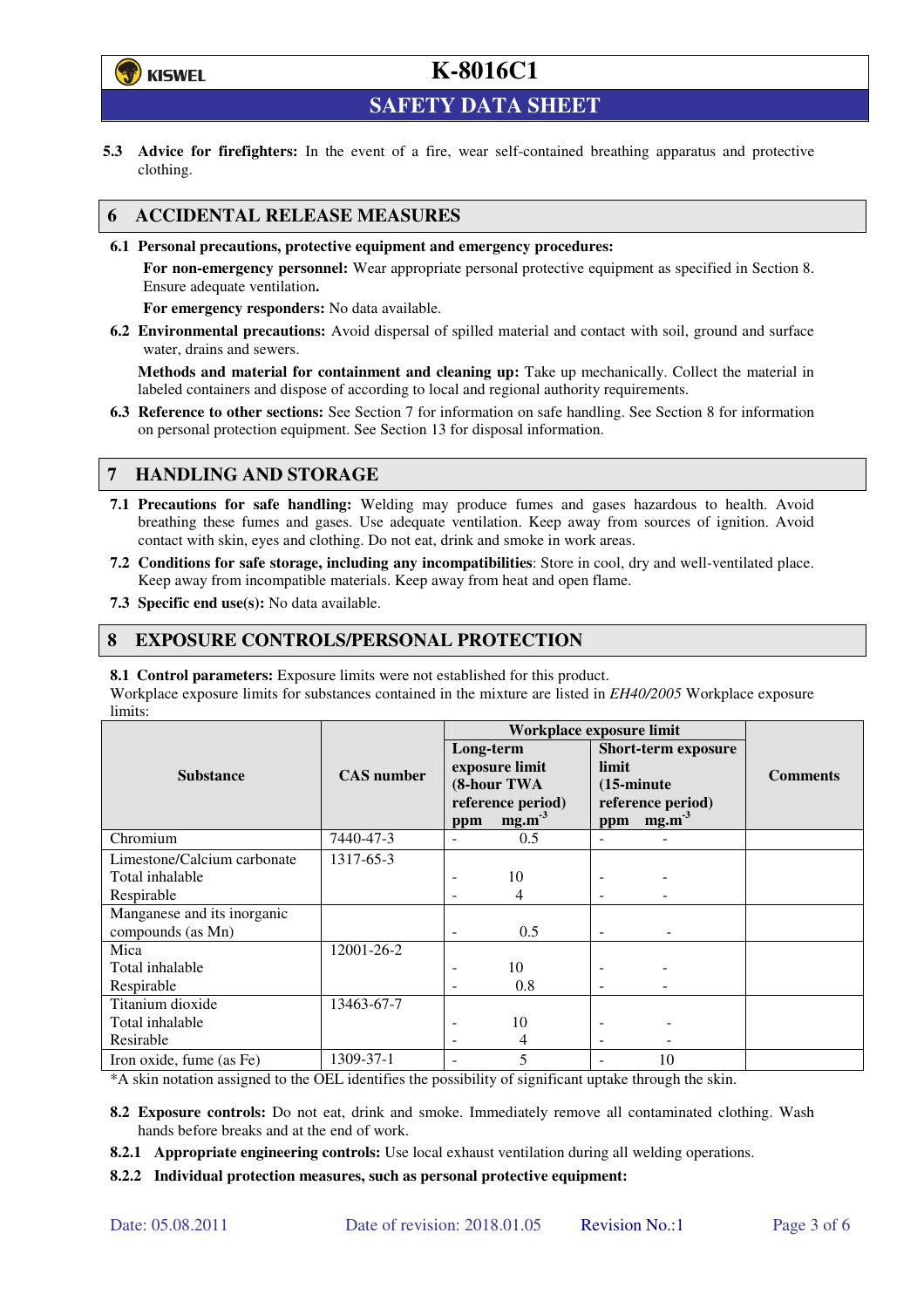

**SAFETY DATA SHEET** 

**8.2.2.1 Eye/face protection:** Always wear eye protection during welding operations, helmet and/or face shield with filter lens.

#### **8.2.2.2 Skin protection:**

**Hand protection:** Wear appropriate protective (welding) gloves during welding. **Other:** Wear appropriate protective clothing and boots.

- **8.2.2.3 Respiratory protection:** If ventilation is insufficient, use appropriate respirator or self-contained breathing apparatus.
- **8.2.2.4 Thermal hazards:** No data available.
- **8.2.3 Environmental exposure controls:** Do not allow to enter sewers, surface and ground water.

#### **9 PHYSICAL AND CHEMICAL PROPERTIES**

#### **9.1 Information on basic physical and chemical properties:**

| 2.1 - пиогналон он важе рнужаг ана сисписаг ргорсгисэ. |                          |  |  |  |
|--------------------------------------------------------|--------------------------|--|--|--|
| Appearance:                                            | solid (metal rod)        |  |  |  |
| Odour:                                                 |                          |  |  |  |
| <b>Odour threshold:</b>                                |                          |  |  |  |
| pH:                                                    |                          |  |  |  |
| <b>Melting point/freezing point:</b>                   | -                        |  |  |  |
| Initial boiling point and boiling range:               | -                        |  |  |  |
| <b>Flash point:</b>                                    |                          |  |  |  |
| <b>Evaporation rate:</b>                               |                          |  |  |  |
| <b>Flammability (solid, gas):</b>                      |                          |  |  |  |
| <b>Upper/lower flammability or explosive limits:</b>   | $\overline{\phantom{a}}$ |  |  |  |
| Vapour pressure:                                       | $\overline{a}$           |  |  |  |
| Vapour density:                                        |                          |  |  |  |
| <b>Relative density:</b>                               |                          |  |  |  |
| Solubility(ies):                                       |                          |  |  |  |
| Partition coefficient: n-octanol/water:                | -                        |  |  |  |
| <b>Auto-ignition temperature:</b>                      | -                        |  |  |  |
| <b>Decomposition temperature:</b>                      |                          |  |  |  |
| <b>Viscosity:</b>                                      |                          |  |  |  |
| <b>Explosive properties:</b>                           | $\overline{\phantom{0}}$ |  |  |  |
| <b>Oxidising properties:</b>                           | -                        |  |  |  |
|                                                        |                          |  |  |  |

**9.2 Other information:** No data available.

#### **10 STABILITY AND REACTIVITY**

**10.1 Reactivity:** No data available.

- **10.2 Chemical stability:** The product is stable under normal conditions. When using it may produce dangerous fumes and gases.
- **10.3 Possibility of hazardous reactions:** No data available.
- **10.4 Conditions to avoid:** Avoid contact with incompatible materials.
- **10.5 Incompatible materials:** Acids, bases, oxidizing agents.
- **10.6 Hazardous decomposition products:** Metal oxide fumes and gases are produced during welding.

### **11 TOXICOLOGICAL INFORMATION**

#### **11.1 Information on toxicological effects:**

The mixture may cause an allergic skin reaction. It is suspected of causing cancer. It causes damage to organs through prolonged or repeated exposure.

### **12 ECOLOGICAL INFORMATION**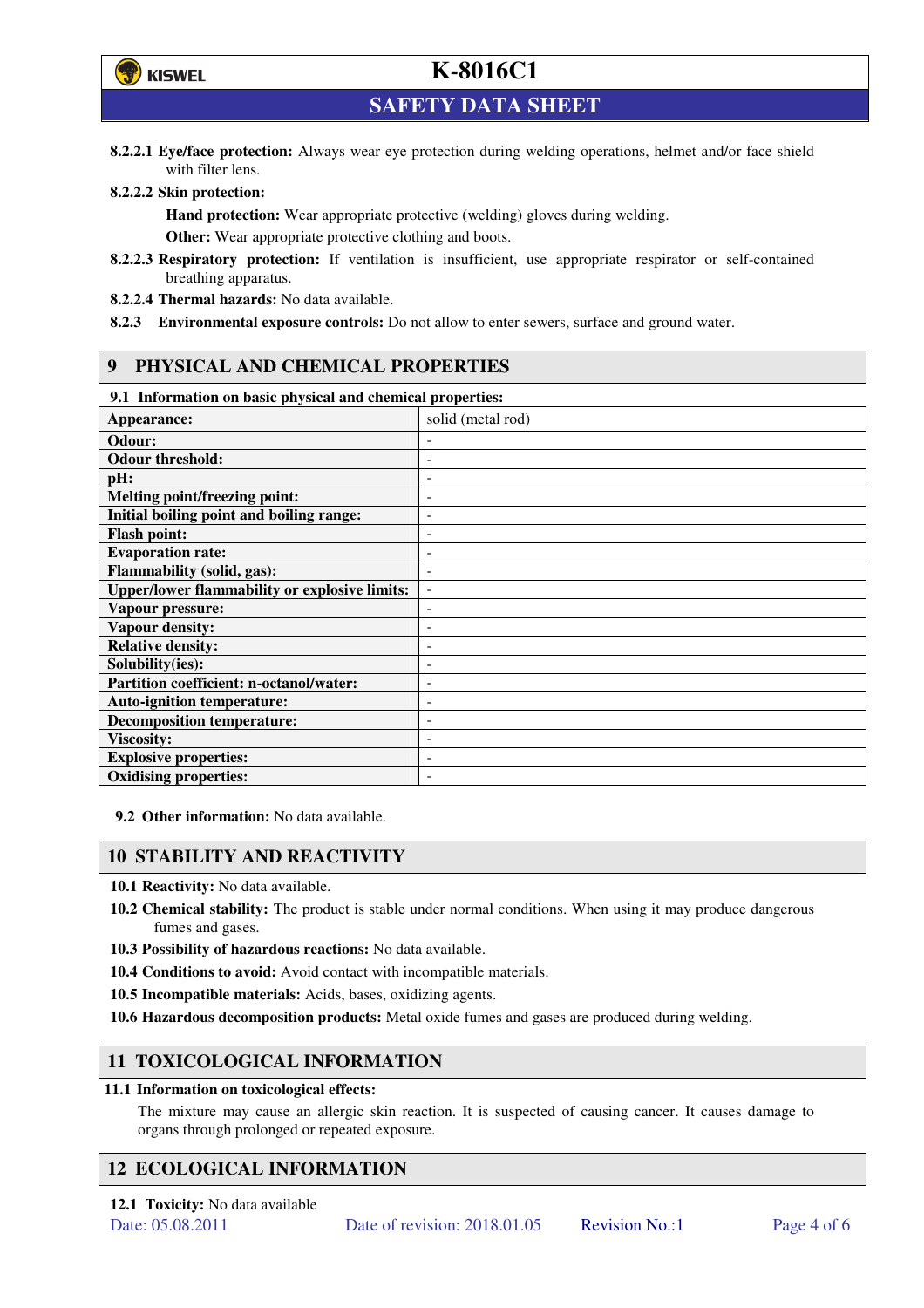

 $\overline{a}$ 

**K-8016C1**

### **SAFETY DATA SHEET**

- **12.2 Persistence and degradability:** No data available.
- **12.3 Bioaccumulative potential:** No data available.
- **12.4 Mobility in soil:** No data available.
- **12.5 Results of PBT and vPvB assessment:** No data available.
- **12.6 Other adverse effects:** No data available.

#### **13 DISPOSAL CONSIDERATIONS**

**13.1 Waste treatment methods:** Dispose off in accordance with local and national regulations.

#### **14 TRANSPORT INFORMATION**

**14.1 ADR/RID/ADN:** The mixture is not subject to international regulations on transport of dangerous goods.

| UN number:                            | - |
|---------------------------------------|---|
| UN proper shipping name:              | - |
| Transport hazard class(es):           | - |
| <b>Packing group:</b>                 | - |
| <b>Environmental hazards:</b>         | - |
| <b>Special precautions for user:</b>  | - |
| <b>Transport in bulk according to</b> |   |
| Annex II of MARPOL73/78 and the       | - |
| <b>IBC</b> Code:                      |   |

**14.2 IMDG:** The mixture is not subject to international regulations on transport of dangerous goods.

**14.3 ICAO/IATA:** The mixture is not subject to international regulations on transport of dangerous goods.

#### **15 REGULATORY INFORMATION**

**15.1 Safety, health and environmental regulations/legislation specific for the substance or mixture:** There are restrictions for nickel under Title VIII of REACH Regulation.

Annex XVII to Regulation (EC) No 1907/2006 - Restrictions on the manufacture, placing on the market and use of certain dangerous substances, mixtures and articles:

Nickel CAS No 7440-02-0 EC No 231-111-4 and its compounds:

1. Shall not be used: (a) in any post assemblies which are inserted into pierced ears and other pierced parts of the human body unless the rate of nickel release from such post assemblies is less than  $0.2 \mu$ g/cm  $2$ /week (migration limit); (b) in articles intended to come into direct and prolonged contact with the skin such as: earrings, — necklaces, bracelets and chains, anklets, finger rings, — wrist-watch cases, watch straps and tighteners, — rivet buttons, tighteners, rivets, zippers and metal marks, when these are used in garments, if the rate of nickel release from the parts of these articles coming into direct and prolonged contact with the skin is greater than 0,5 µg/cm 2 / week. (c) in articles referred to in point (b) where these have a non-nickel coating unless such coating is sufficient to ensure that the rate of nickel release from those parts of such articles coming into direct and prolonged contact with the skin will not exceed 0,5 µg/cm 2 / week for a period of at least two years of normal use of the article.

2. Articles which are the subject of paragraph 1 shall not be placed on the market unless they conform to the requirements set out in that paragraph.

3. The standards adopted by the European Committee for Standardisation (CEN) shall be used as the test methods for demonstrating the conformity of articles to paragraphs 1 and 2.

Corrigendum to Regulation (EC) No 1907/2006 of the European Parliament and of the Council of 18 December 2006 concerning the Registration, Evaluation, Authorization and Restriction of Chemicals (REACH), establishing a European Chemicals Agency, amending Directive 1999/45/EC and repealing Council Regulation (EEC) No 793/93 and Commission Regulation (EC) No 1488/94 as well as Council Directive 76/769/EEC and Commission Directives 91/155/EEC, 93/67/EEC, 93/105/EC and 2000/21/EC (OJ L 396, 30.12.2006);